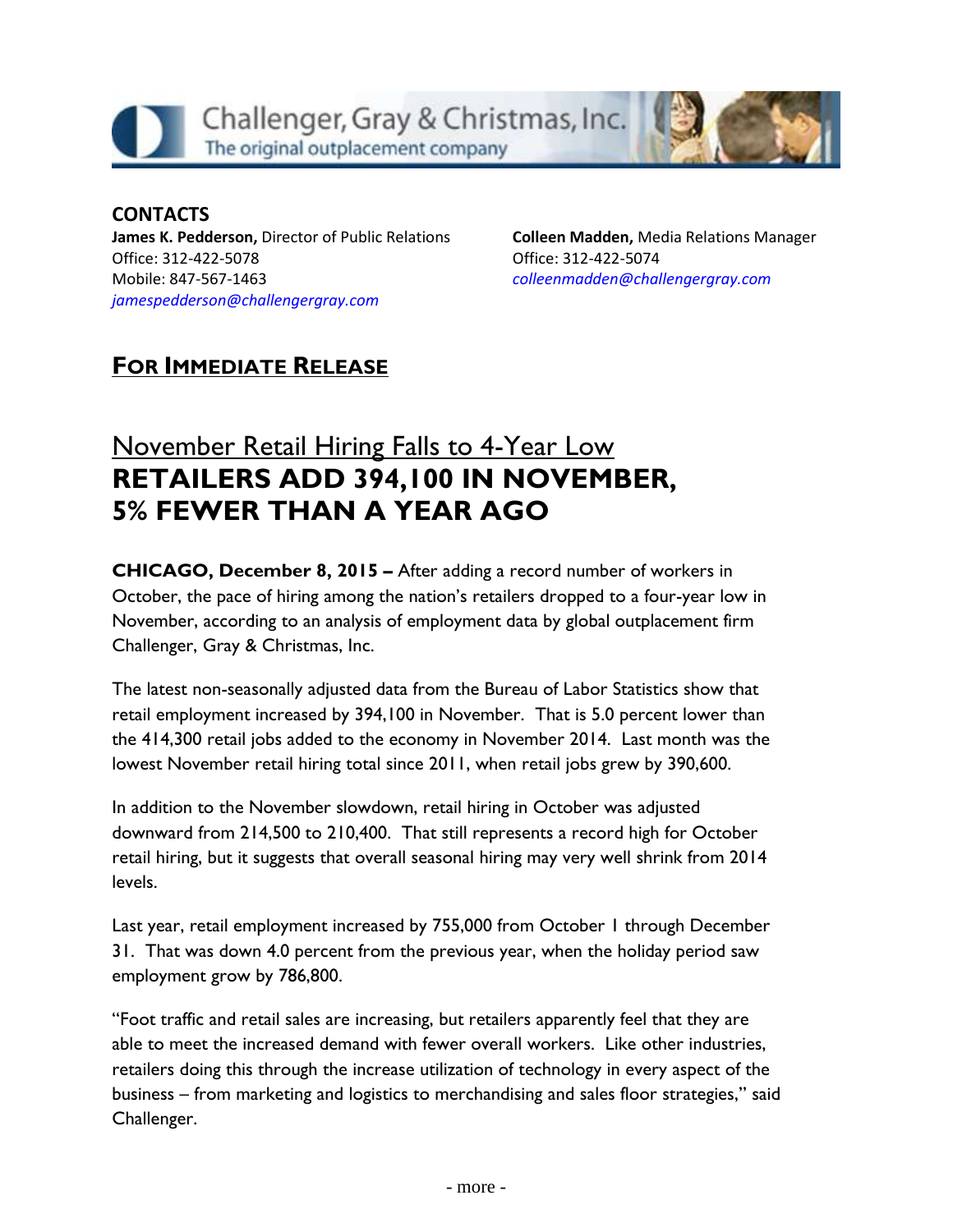"Seasonal hiring is still a thing, as evidenced by the fact that retail employment has grown by more than 600,000 workers in the last two months. However, the scale of seasonal hiring is definitely shrinking. It also appears to be moving up to late September and early October.

"This doesn't mean that holiday job seekers should stop looking. Retailers continue to add throughout the holidays as high turnover in the industry requires nearly-constant recruiting activities. Even in December, retailers add another 150,000 workers, on average," said Challenger.

# # #

## **JOBS ADDED IN RETAIL TRADE October, November, December, 2010-2015**

|                | Oct     | <b>Nov</b> | <b>Dec</b> | <b>TOTAL</b> | % Change |
|----------------|---------|------------|------------|--------------|----------|
| 2010           | 149,800 | 339,200    | 158,600    | 647,600      | 30.6%    |
|                |         |            |            |              |          |
| 2011           | 134,200 | 390,600    | 154,500    | 679,300      | 4.9%     |
| 2012           | 138,700 | 485,400    | 99,600     | 723,700      | 6.5%     |
|                |         |            |            |              |          |
| 2013           | 159,600 | 443,100    | 184,100    | 786,800      | 8.7%     |
| 2014           | 185,700 | 414,300    | 155,000    | 755,000      | $-4.0%$  |
|                |         |            |            |              |          |
| 2015           | 210,400 | 394,100    | ???        | ???          | ???      |
| <b>AVERAGE</b> | 163,067 | 411,117    | 150,360    | 718,480      |          |

*Source: Challenger, Gray & Christmas, Inc., with non-seasonally adjusted data provided by the Bureau of Labor Statistics*